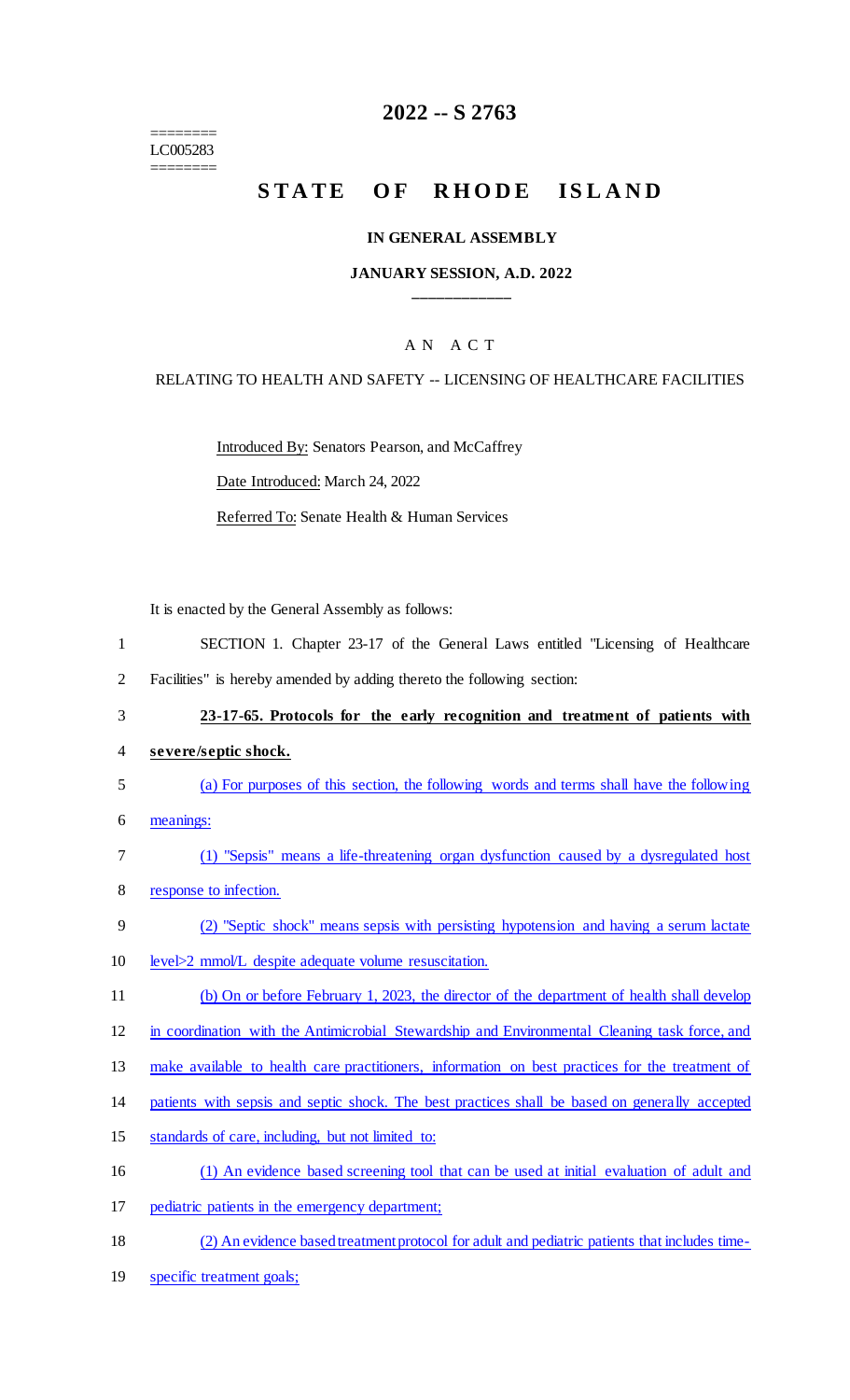(3) Nurse-driven testing protocols to enable nurses to initiate care for patients with

suspected sepsis;

- (4) Incorporation of sepsis screening and treatment tools into the electronic health record where possible;
- (5) Mechanisms to prompt escalation of care within the facility, and, when appropriate, to stabilize and transfer to a facility able to provide a higher level of care;
- (6) Strategies for appropriate hand-offs and communication regarding the care of patients
- 8 with sepsis and for the reassessments of patients at regular intervals;
- (7) Hospital specific antibiotic guidelines for use in treating patients with sepsis and a mechanism for reevaluating a patient's antibiotic treatment based on culture results that provides
- 11 reassessment and de-escalation of antibiotic treatment when appropriate; and
- (8) Staff education on sepsis policies and procedures during the onboarding process and at least annually and when new practice guidelines are published or existing standards are updated to ensure that care reflects current standards of practice.
- (c) In order to enhance patient safety and protection, each hospital and freestanding
- emergency-care facility licensed in the state shall implement policies and procedures in accordance
- with the best practices issued by the department of health.
- (d) Collection and reporting of sepsis measures. Each hospital and freestanding emergency-19 care facility licensed in the state shall be responsible for the collection of data and the reporting of that data to the department annually, or more frequently at the request of the department, and shall 21 be subject to audit at the discretion of the department. Regarding the collection of the data:
- (1) The medical staff shall be responsible for the collection, use, and reporting of quality 23 measures related to the recognition and treatment of severe sepsis for purposes of internal quality 24 improvement and hospital reporting to the department. Such measures shall include, but not be 25 limited to, data sufficient to evaluate each hospital's adherence rate to its own sepsis protocols, 26 including adherence to timeframes and implementation of all protocol components for adults and children.
- (2) Hospitals shall submit data specified by the department to permit the department to develop risk-adjusted sepsis mortality rates in consultation with appropriate national, hospital and expert stakeholders.
- (e) Beginning on July 1, 2023, the department shall not issue or renew a license unless the applicant is in compliance with this section.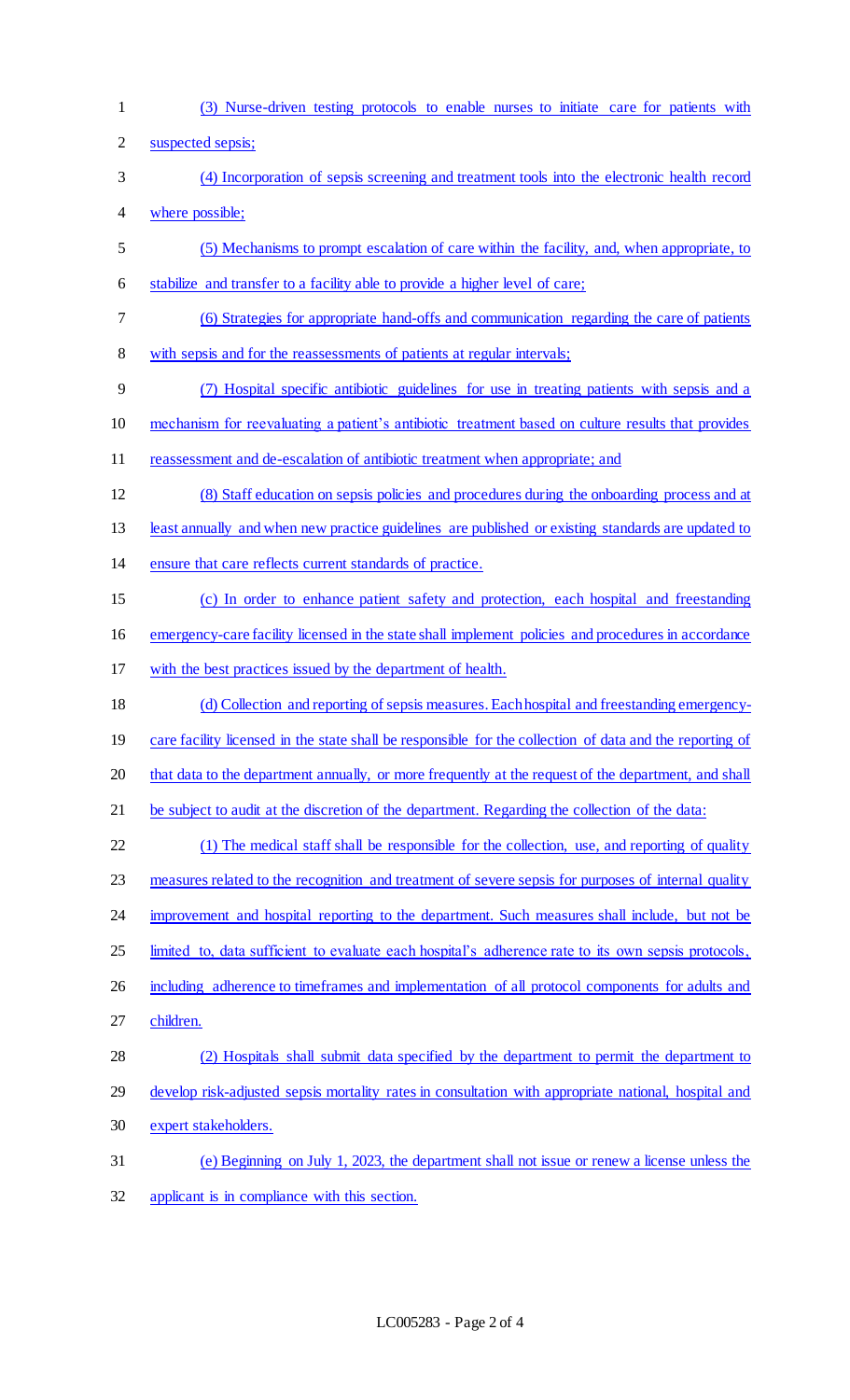======== LC005283 ========